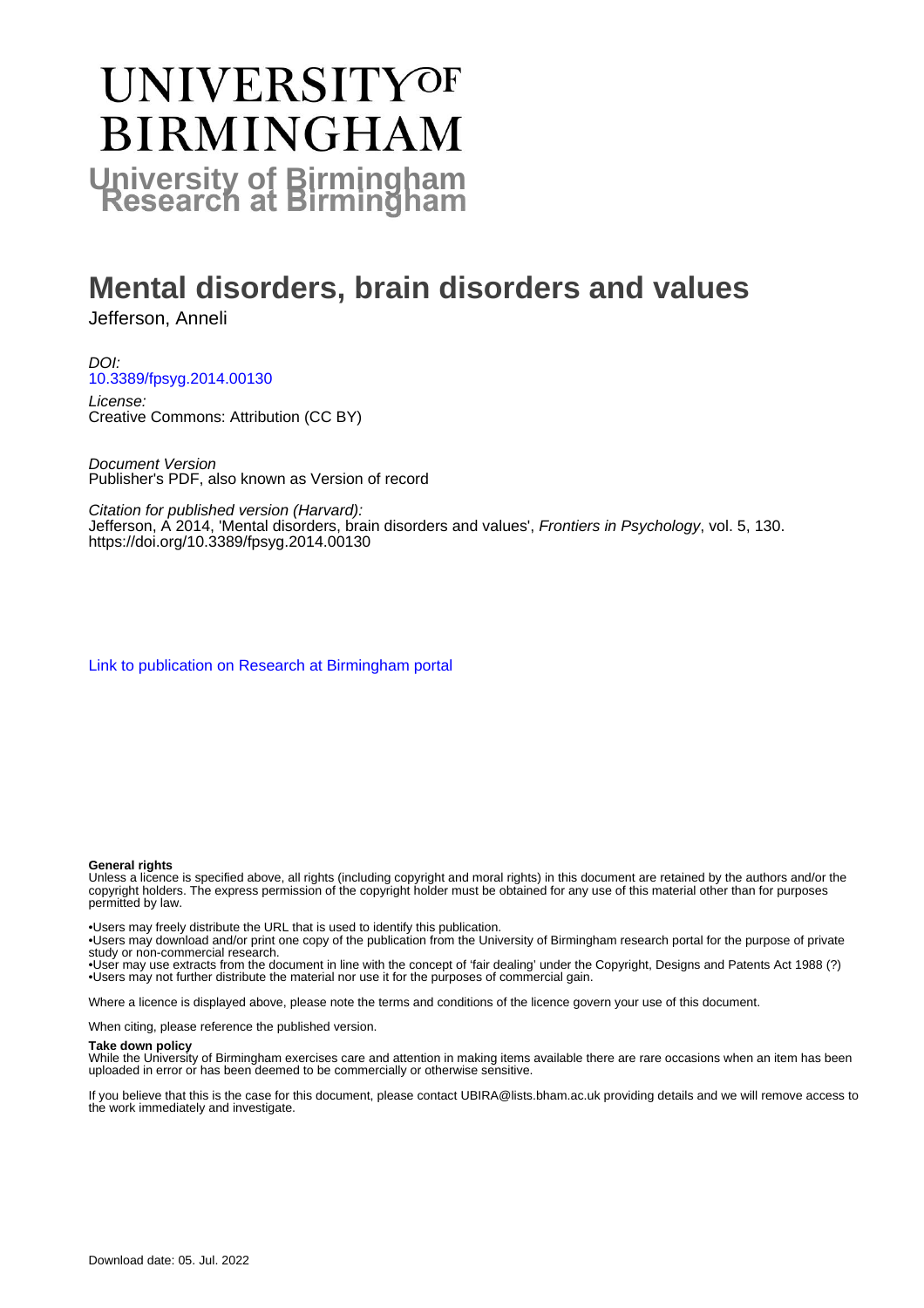# frontiers in **PSYCHOLOGY**

**[OPINION ARTICLE](http://www.frontiersin.org/Psychology/editorialboard)** [published: 17 February 2014](http://www.frontiersin.org/Psychology/editorialboard) [doi: 10.3389/fpsyg.2014.00130](http://www.frontiersin.org/Psychology/editorialboard)



# [Mental disorders, brain disorders and values](http://www.frontiersin.org/journal/10.3389/fpsyg.2014.00130/full)

# *[Anneli Jefferson](http://community.frontiersin.org/people/u/97018)1,2\**

*<sup>1</sup> Institute for Neuroscience and Medicine, INM8, Research Centre Jülich, Jülich, Germany*

*<sup>2</sup> Department of Philosophy, King's College London, London, UK*

*\*Correspondence: a.jefferson@fz-juelich.de*

#### *Edited and reviewed by:*

*Markus Rüther, Max Planck Society, Germany*

**Keywords: mental disorder, brain disorder, dysfunction, objectivity, normativity**

The debates about the normativity of mental disorders and about the distinction between somatic and mental disorders have long been closely linked. This is very obvious in Szasz, who claims that there can only be brain disorders, no mental disorders and that so-called mental disorders are really problems in living. The implication of the latter claim is that people who have mental disorders are really people whose behavior and emotions depart from societal expectations. One might therefore be tempted to think that the normativity claim and the claim that mental disorders are really brain disorders stand and fall together. This is indeed what Stier claims. "Because of the normative nature of psychiatry, mental disorders cannot be completely reduced to neuronal or molecular processes." [\(Stier, 2013,](#page-3-0) p.8)

But how close is the link between normativity and irreducibility really? I agree with Stier that ascriptions of mental disorders are intrinsically normative, and that what counts as a mental disorder has to be decided at the mental rather than at the brain level is also correct. However, the normativity claim and the claim that physicalism does not imply that all mental disorders are brain disorders can and should be separated for two reasons: First, we do not need the appeal to value judgments to justify the importance of the mental level in description and explanation. Second, we need to invest significant normative judgments in any kind of ascription of disease or disorder, not just in the range of the mental.

# **MENTAL DISORDERS AND BRAIN DISORDERS**

As Schramme (this issue) and others rightly point out, we cannot do without the mental level of description because

the decision what counts as dysfunctional is made at the level of behavior and mental states. This holds even for disorders which are commonly understood as brain disorders, such as for example Alzheimer's. Alzheimer's counts as a disorder because of the problems with memory it is associated with. The importance of the mental level of description secures its continued relevance: "The claim that all instances of S have the property of realizing a disordered neurophysiological process is only possible at the psychological level of explanation" [\(Schramme,](#page-3-1) [2013](#page-3-1), p. 5). It is therefore conceivable that we might end up being able to identify the physiological correlates of various mental disorders while still classifying these as mental disorders, as what marks these conditions and their corresponding brain states as disordered is a psychological defect.

One might think that the fact that mental disorders are physically based implies that mental disorders are *ipso facto* brain disorders and that what counts as a brain disorder becomes dependent on what counts as a mental disorder. In this way, the close link between mental disorders and brain disorders would be retained, but the concept of brain disorder would become dependent on that of mental disorder. But this inference is not licensed. It presupposes that there cannot be separate criteria for what counts as malfunction in the brain and what counts as a malfunction in the mind and that patterns of dysfunction can be pursued all the way down. However, this is by no means conceptually necessary. As has been pointed out in the literature, physicalism does not entail that where there is mental dysfunction, there is always a physical dysfunction. The computer analogy is

sometimes invoked to illustrate the point that just as software problems do not imply hardware problems mental problems do not necessarily imply corresponding physical problems. As Boorse puts it "Whether and how a computer program, or a mental state, is dysfunctional need not be evident from any of its physical properties" [\(Boorse](#page-2-0), [1976,](#page-2-0) p. 68).

This is not to say that there cannot be a close link between what is labeled as psychological dysfunction and what gets specified as brain dysfunction. While there are some clear cases of brain problems such as lesions which are specifiable without reference to the mental level, some of our conceptions of brain dysfunction are derived from the psychological level, rather than from independent conceptions of what counts as a brain malfunction. An example for this is the fact that the anomalies in the functioning of the amygdala found in psychopaths are labeled as dysfunctions because of the mental and emotional impairments they are associated with.

To summarize, whether dysfunction at the mental level is best described as dysfunction at the brain level is an empirical issue and it is by no means clear that very strong correlations can always be established. It may well be that in some cases, the way a certain disorder is realized in the brain is so disparate that no explanatory value is achieved by labeling the mental disorder in question as a brain disorder. Whether something should count as a brain disorder or a mental disorder will depend not on considerations regarding physicalism and the ultimate nature of the mind-brain relation but on what is explanatorily primary, the level of the mental or that of the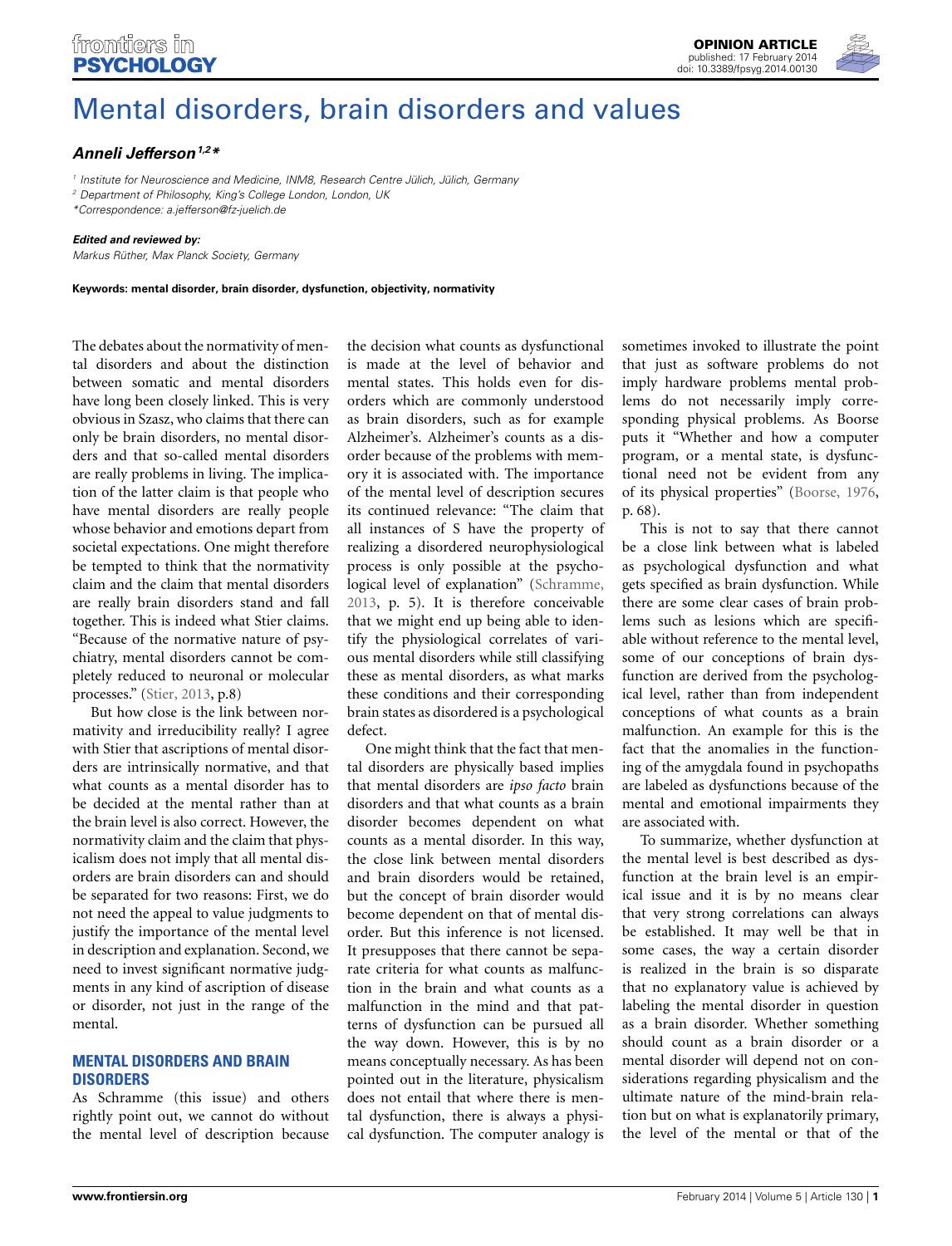physical. This is not a new thought, and it has been forcefully argued for in the context of the autonomy of the special sciences (cf. [Fodor, 1974\)](#page-3-2). But it is worthwhile reminding people that diagnoses of mental and brain disorders cannot simply be inferred from our ontological commitments but serve the purpose of explaining and treating these disorders. The importance of the first point has been stressed by Schramme and Stier, I hope to have helped shed some light on the latter.

## **NORMATIVITY**

I now want to turn to the normativity of mental disorders, a point Stier is particularly focused on. What he has in mind is not merely that all conceptions of disorder are at least minimally normative because they make reference to such notions as dysfunction and "correct functioning." Rather, Stier endorses what he calls the stronger claim that psychiatry is guided by social, moral, cultural and other norms. That psychiatry is de facto a value laden discipline and that psychiatric diagnoses are to an extent dependent on the values that practitioners in the field and the surrounding society endorse is undeniable. I take it that Stier does not merely intend this as a true but fairly innocuous description of psychiatric practice. Rather, to have any philosophical bite, the claim must be that this is an essential feature of psychiatry which cannot be given up (see Rüther's comment in this issue).

One might think that subjectivity in norms is unproblematic if there are no objective values in the first place. According to this line of thought, a subjective or culturally relative diagnosis could only be wrong if there was an objective standard against which it could be measured as wrong. If this is not the case, then there is nothing troublesome in the difference of values which lead to different conceptualizations and classifications of disorder. However, I do not believe that a strongly relativist perspective is internally coherent. It would assume that the cultural relativist would have to concede that what is a disorder in their own society is not in another. For example, a homosexual would change from being disordered to being healthy simply by moving from a culture where homosexuality is seen as a mental disorder to one where it is not. But it does not seem credible to me that anyone would actually concede this degree of relativity for their own ascriptions of disorderedness. A certain amount of vagueness is of course unavoidable, but when we ascribe mental disorders, we try to get it right and worry that we may end up wrongly labeling something as a disorder.

The knowledge that ascriptions of mental disorder are in fact often culturally biased is troublesome because diagnosing someone with a mental disorder has far reaching practical consequences. If people can be sectioned because of acute mental disturbance, we do not want decisions as to what constitutes mental disturbance to be culturally arbitrary. Otherwise, social deviance could be labeled as mental disorder and used as a way of stigmatizing or discrediting people, or even withdrawing their personal freedom. For all of its weaknesses, the general definition of mental disorders in the DSM tries to address this issue, stating that "Socially deviant behavior (e.g., political, religious, or sexual) nor conflicts that are primarily between the individual and society are mental disorders unless the deviance or conflict results from a dysfunction in the individual, as described above"[\(American Psychiatric Association](#page-2-1), [2013](#page-2-1), p.20). Unfortunately, this does not really solve the problem, as it brings us back to the question what a dysfunction is. There needs to be a standard according to which we judge whether calling a certain condition pathological is valid or not.

The consequence some writers, in particular Christopher Boorse, have drawn from this is that we need to purge psychiatry of values and endorse a scientific notion of disease, whereby any residual normativity can be explained in biological terms. He proposes that we can define disease in terms of dysfunction and dysfunction in terms of deviation from normal species-typical functioning. Normal functioning is described as typical contribution to survival and reproduction. The problem with this type of account is that it only seemingly avoids normativity. Unless it is a purely statistical notion, talk of dysfunction presupposes

that there is something the mind or body should be doing, not merely something it normally does. A statistical notion of dysfunction and pathology is too thin to be useful for medical practice. This does not mean that it cannot be extremely useful in describing various conditions. But arguably, the move from describing something as anomalous to describing it as a dysfunction always requires a commitment as to how something is supposed to function which goes beyond observations on what is statistically normal.

Fortunately, we need not assume that being evaluative and being objective are mutually exclusive unless we are given a convincing argument to the contrary. Rather, we can look for some specification of harms ensuing from anomalous mental conditions which we can use to justify that a certain condition is indeed a mental disorder. An example for such an attempt is Gert and Culver's proposal for a definition of mental disorder drawing on the list of harms given in the DSM IV TR. They point out that the list only contains states considered to be harms cross-culturally, such that there is an objective, broadly shared notion of harm. "The agreement of rational persons in all societies about the universality of the basic harms is extremely important, for it establishes the objectivity of [the concept of a disorder" \(](#page-3-3)Gert and Culver, [2004,](#page-3-3) 421f.). It should be pointed out that, just as de facto disagreement and subjectivity does not automatically entail the subjectivity of all value, neither does de facto agreement automatically establish objectivity. Nevertheless, a theory of value does well to take the things people actually value and agree on as a starting point.

In conclusion, ascriptions of disorder are normative, but we should strive for objectivity in our evaluations. Furthermore, there is no need to fear that advances in the brain sciences will make the level of the mental redundant.

### **REFERENCES**

- <span id="page-2-1"></span>American Psychiatric Association. (2013). *Diagnostic and Statistical Manual of Mental Disorders. 5th Edn.* Arlington, VA: American Psychiatric Association.
- <span id="page-2-0"></span>Boorse, C. (1976). What a Theory of Mental Health should be. *J. Theory Soc. Behav.* 6,